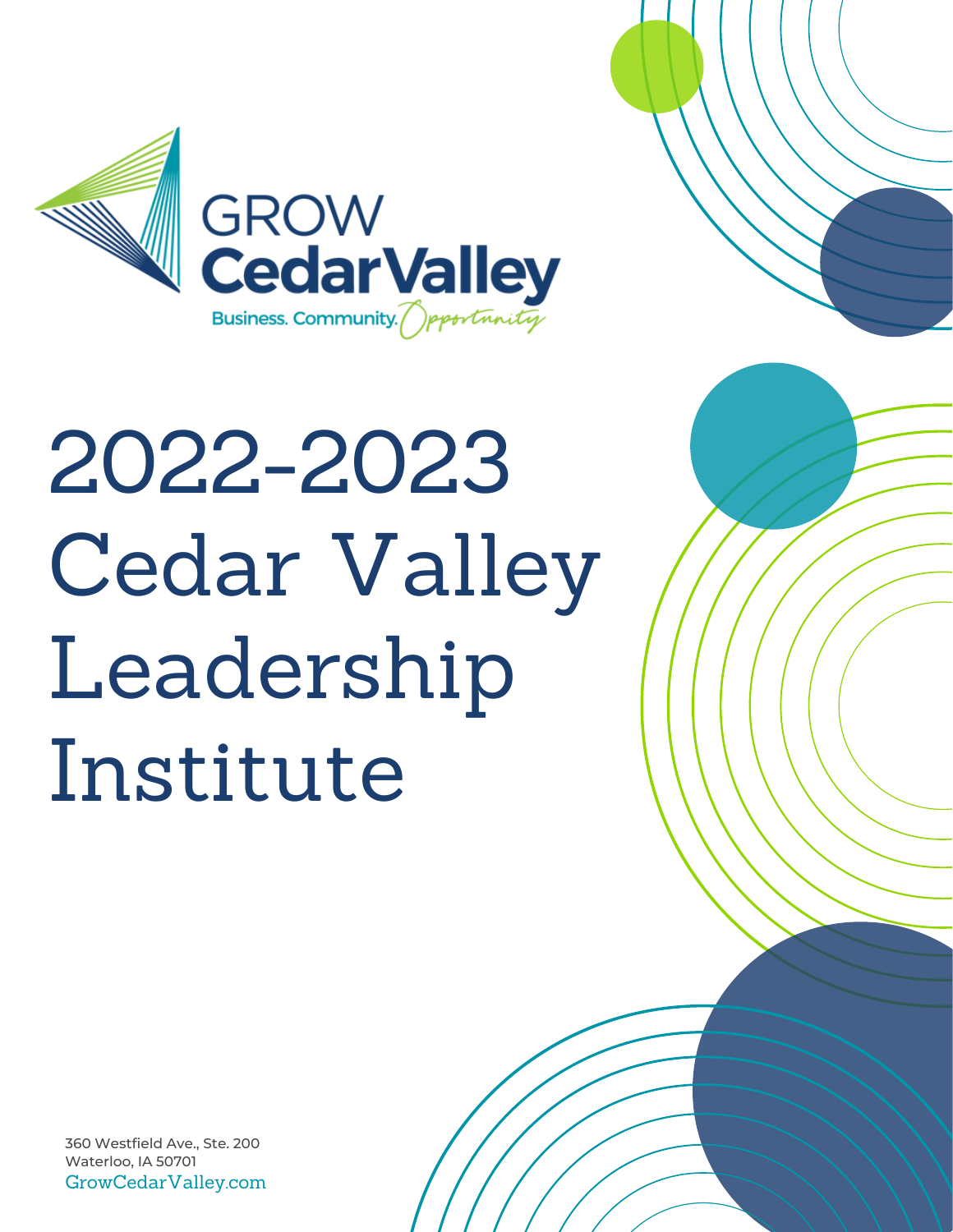### About CVLI

The Cedar Valley Leadership Institute (CVLI) is a professional development series designed to foster community awareness while developing individual leadership skills. The program gives leaders a broader view of civic leadership responsibilities and opportunities through direct contact with people who shape the Cedar Valley.

Participants of Cedar Valley Leadership Institute will listen to presentations, debate issues, participate in class activities, visit with Cedar Valley business leaders, and tour facilities. Class members will also complete a group impact project of their choosing.

#### Participation

The Cedar Valley Leadership Institute is comprised of participants who are investors of Grow Cedar Valley and have an interest in leadership roles and community service. Participants will represent a variety of businesses to allow for broad networking across job sectors. *CVLI sessions meet the first Wednesday of each month October through May, from 8:00am to 4:00pm.* Participants will be allowed two absences for the duration of the program. Arriving late or leaving early will be considered as a half day absence. We ask that all participants make every effort to attend all sessions. If you must miss one, advance notice of absence is greatly appreciated. All participants will take part in the planning and executing of a community impact project and complete two electives outside of class time.

#### Program Fee

Tuition is \$1,850, paid prior to the first session and is non-refundable. Tuition covers all meals and snacks, materials, books, online assessments, travel and other expenses associated with the program. Early registration is recommended as class size is limited. *Participants admitted into CVLI will be notified by September 2, 2022.*

Registration will open July 18, 2022

#### 2022-2023 Class Schedule

October 5, 2022: Leadership Foundations November 2, 2022: Leadership Strengths December 7, 2022: Meet Your Cedar Valley - Multicultural Tour January 4, 2023: Political Leadership/Media Relations February 1, 2023: Education in the Cedar Valley March 1, 2023: Healthcare & Wellness April 5, 2023: Economic & Community Development May 3, 2023: Capstone Session May 17, 2023: Graduation Reception

GrowCedarValley.com 360 Westfield Ave., Ste. 200 Waterloo, IA 50701

"I was humbled and learned a LOT more than I expected from this program. There were several takeaways that might seem intuitive, but it's totally different hearing firsthand experiences from actual leaders and managers."

> - Class of 2019-20 participant